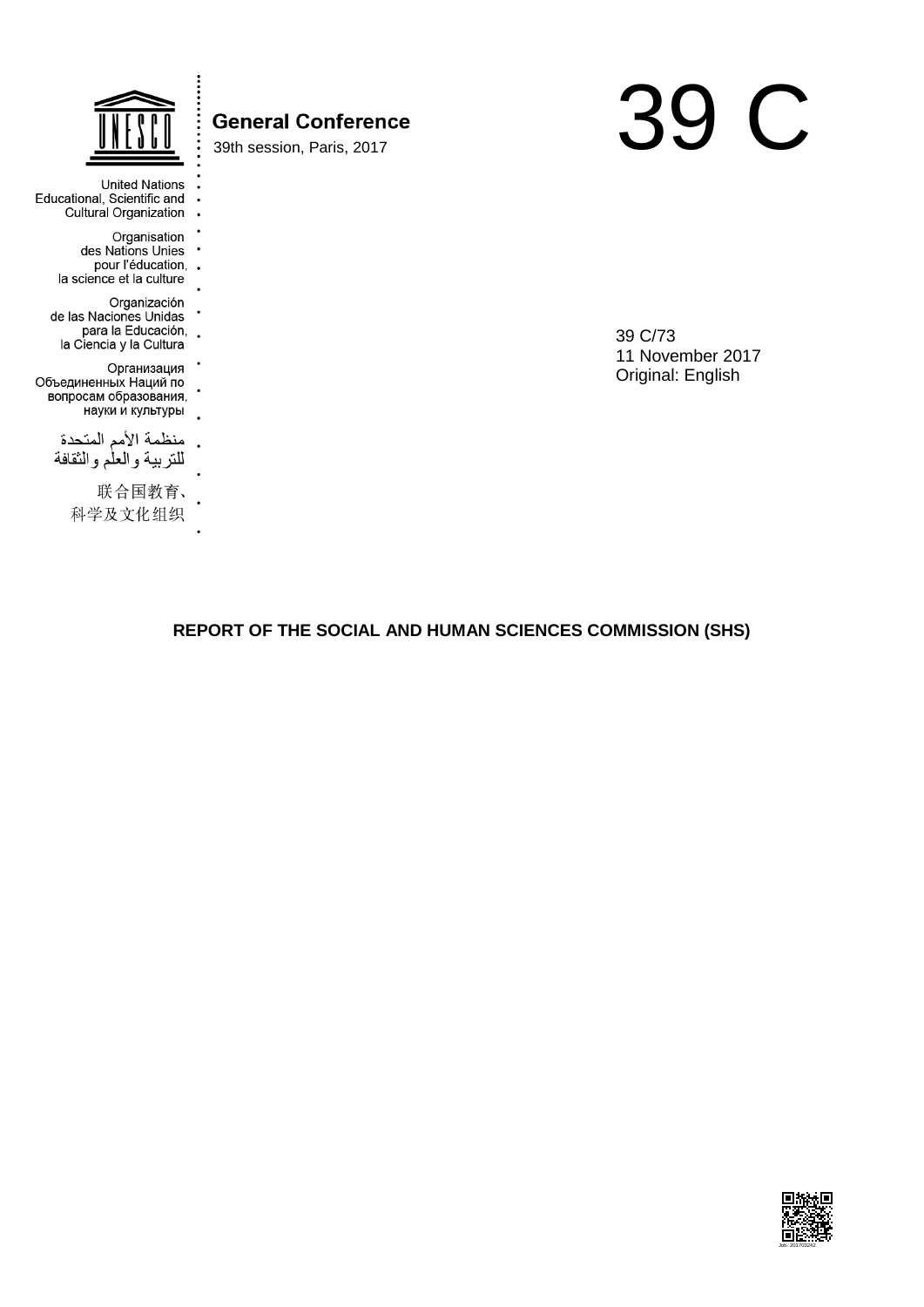# **ANNEX III**

# **RECOMMENDATION ON SCIENCE AND SCIENTIFIC RESEARCHERS**

The General Conference of the United Nations Educational, Scientific and Cultural Organization (UNESCO), meeting in Paris from 30 October to 14 November 2017, at its thirty-ninth session,

Recalling that, by the terms of the final paragraph of the Preamble to its Constitution, UNESCO seeksby means of promoting (inter alia) the scientific relations of the peoples of the world-to advance the objectives of international peace and of the common welfare of humankind for which the United Nations Organization was established and which its Charter proclaims,

Considering the terms of the Universal Declaration of Human Rights adopted by the United Nations General Assembly on 10 December 1948, and in particular Article 27.1 there of which provides that everyone has the right freely to participate in the cultural life of the community, and to share in scientific advancement and its benefits,

Recognizing that:

- (a) scientific discoveries and related technological developments and applications open up vast prospects for progress made possible in particular by the optimum utilization of science and scientific methods for the benefit of humankind and for the preservation of peace and the reduction of international tensions but may, at the same time, entail certain dangers which constitute a threat, especially in cases where the results of scientific research are used against humankind's vital interests in order to prepare wars involving destruction on a massive scale or for purposes of the exploitation of one nation by another, or to the detriment of human rights or fundamental freedoms or the dignity of a human person, and in any event give rise to complex ethical and legal problems;
- (b) to face this challenge, Member States should develop or devise machinery for the formulation and execution of adequate policies, that is to say, policies designed to avoid the possible dangers and fully realize and exploit the positive prospects inherent in such discoveries, technological developments and applications,

Recognizing also:

- (a) the significant value of science as a common good;
- (b) that a cadre of talented and trained personnel is the cornerstone of an indigenous research and experimental development capability and indispensable for the utilization and exploitation of research carried out elsewhere;
- (c) that open communication of the results, hypotheses and opinions as suggested by the phrase "academic freedom" – lies at the very heart of the scientific process, and provides the strongest guarantee of accuracy and objectivity of scientific results;
- (d) the necessity of adequate support and essential equipment for performance of research and experimental development,

Observing that, in all parts of the world, this aspect of policy-making is coming to assume increasing importance for the Member States; having in mind the intergovernmental initiatives set out in the annex to this Recommendation, demonstrating recognition by Member States of the growing value of science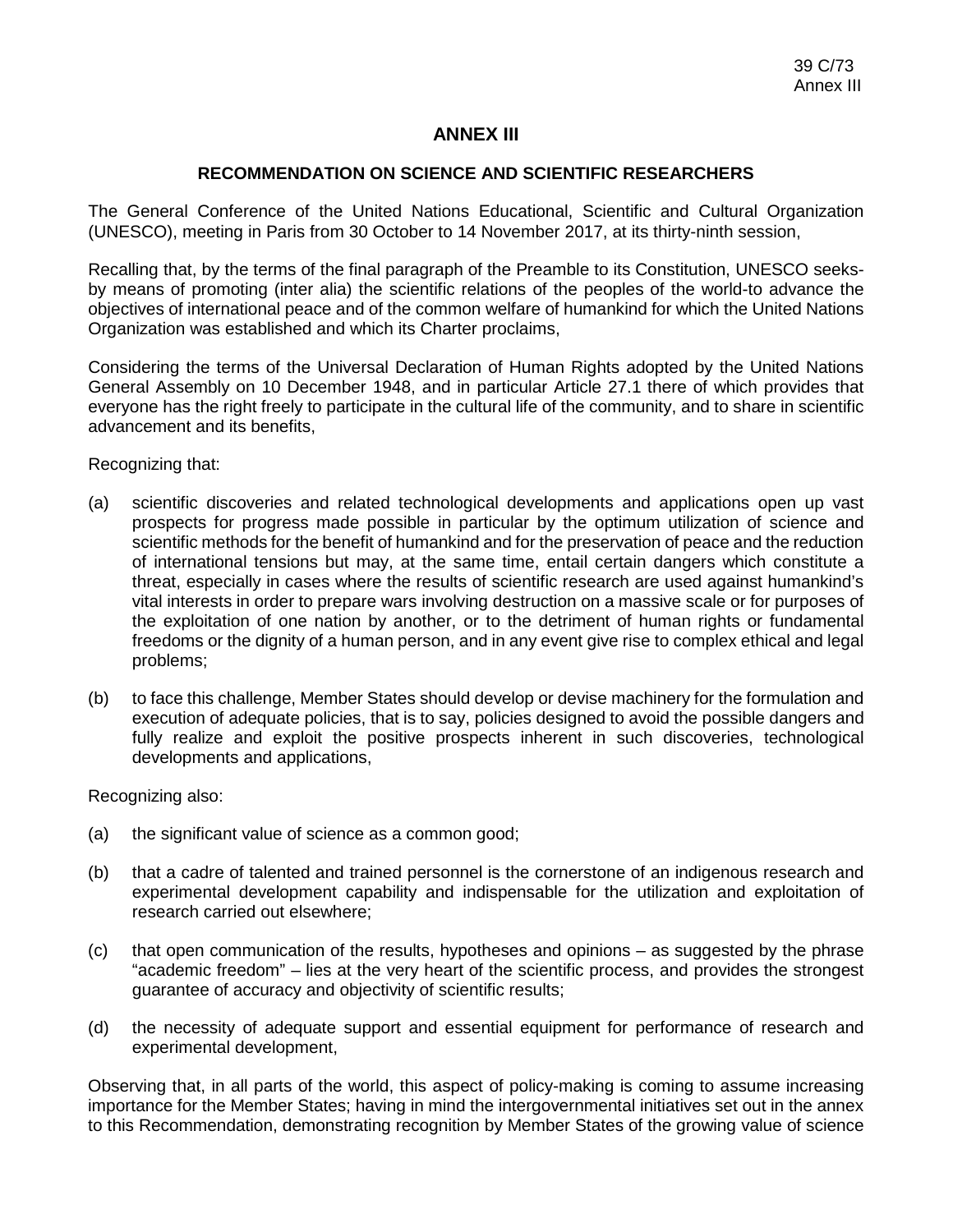39 C/73 Annex III – page 2

and technology for tackling various world problems on a broad international basis, thereby strengthening cooperation among nations as well as promoting the development of individual nations; and confident that these trends predispose Member States to the taking of concrete action for the introduction and pursuit of adequate science and technology policies,

Persuaded that such governmental action can considerably assist in the creation of those conditions which encourage and assist indigenous capability to perform and use the results of research and development in an enhanced spirit of responsibility towards humankind and the environment,

Believing that one of the foremost of these conditions must be to ensure a fair status for those who actually perform research and development in science and technology, taking due account of the responsibilities inherent in and the rights necessary to the performance of that work,

Considering that research and development is carried out in exceptional working conditions and demands a highly responsible attitude on the part of the scientific researchers towards that work, towards their country and towards the international ideals and objectives of the United Nations, and that workers in this profession accordingly need an appropriate status,

Convinced that the current climate of governmental, scientific and public opinion makes the moment opportune for the General Conference to formulate principles for the assistance of member governments desirous of ensuring fair status for the workers concerned,

Recalling that much valuable work in this respect has already been accomplished both in respect of workers generally and in respect of scientific researchers in particular, notably by the international instruments and other texts recalled in this Preamble, and in the annex to this Recommendation,

Conscious that the phenomenon frequently known as the "brain drain" of scientific researchers has in the past caused widespread anxiety, and that to certain Member States it continues to be a matter of considerable preoccupation; having present in mind, in this respect, the paramount needs of the developing countries; and desiring accordingly to give scientific researchers stronger reasons for serving in countries and areas which stand most in need of their services,

Convinced that similar questions arise in all countries with regard to the science and scientific researchers and that these questions call for the adoption of the common approaches and so far as practicable the application of the common standards and measures which it is the purpose of this Recommendation to set out,

*However, taking fully into account,* in the adoption and application of this Recommendation, the great diversity of the laws, regulations and customs which, in different countries, determine the pattern and organization of research work and experimental development in science and technology,

*Desiring* for these reasons to complement the standards and recommendations set out in the laws and decrees of every country and sanctioned by its customs and those contained in the international instruments and other documents referred to in this Preamble and in the annex to this Recommendation, by provisions relating to questions of central concern to scientific researchers,

*Having* before it, as item (…) of the agenda of the session, proposals concerning science and scientific researchers,

Having decided, at its thirty-seventh session, that these proposals should take the form of a recommendation to Member States,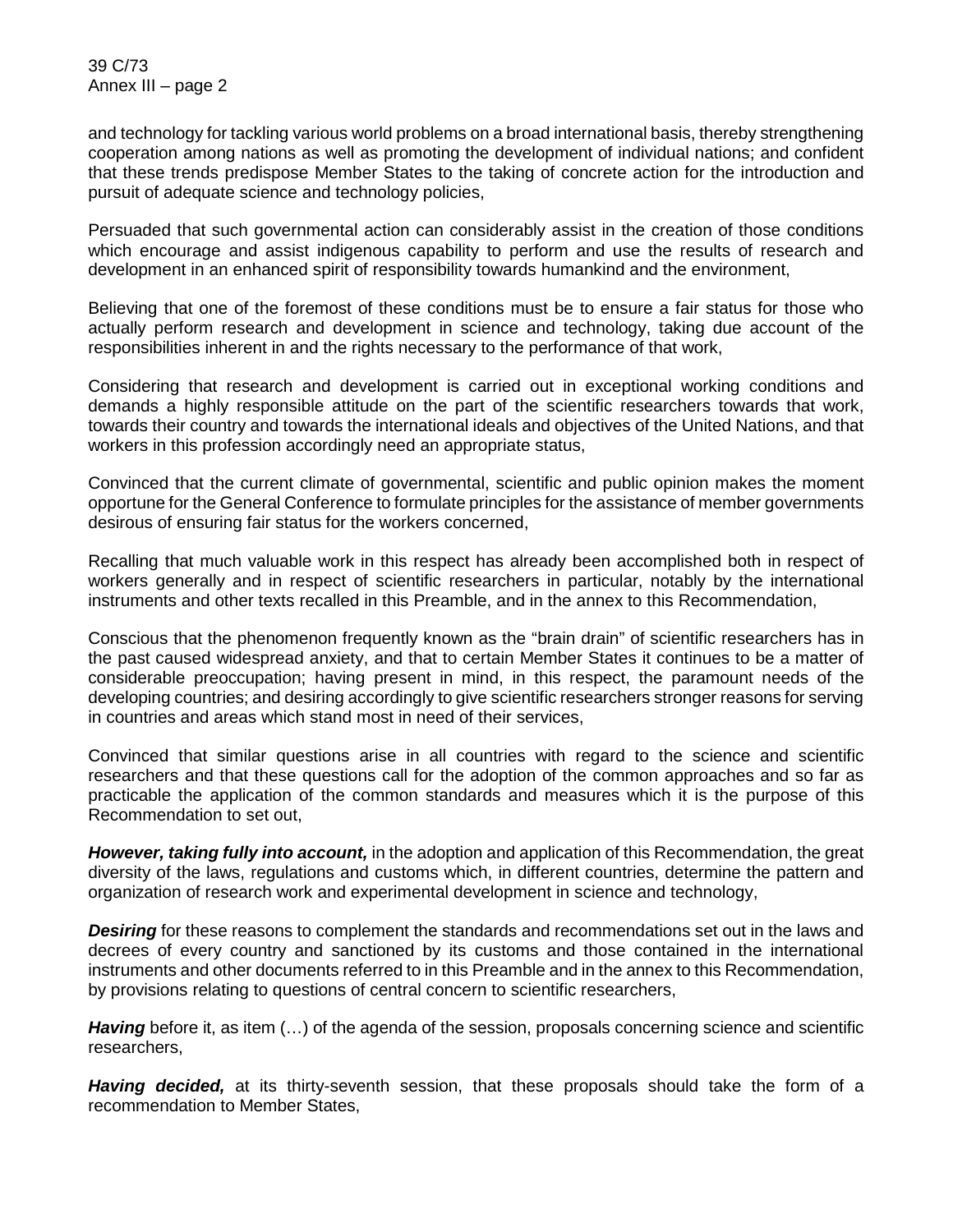*Adopts* the Recommendation on Science and Scientific Researchers, which supersedes the 1974 Recommendation on the Status of Scientific Researchers, this 13 of November 2017;

*Recommends* that Member States should apply the following provisions by taking whatever legislative or other steps may be required to apply within their respective territories the principles and norms set forth on this Recommendation;

*Also recommends* that Member States should bring this Recommendation to the attention of the authorities, institutions and enterprises responsible for the conduct of research and experimental development and the application of its results, and of the various organizations representing or promoting the interests of scientific researchers in association, and other interested parties;

*Further recommends* **that Member States should report to it, on dates and in a manner to be determined by it, on the action they have taken to give effect to this Recommendation.**

### **I. Scope of application**

- 1. For the purposes of this Recommendation:
	- (a) (i) The word "science" signifies the enterprise whereby humankind, acting individually or in small or large groups, makes an organized attempt, by means of the objective study of observed phenomena and its validation through sharing of findings and data and through peer review, to discover and master the chain of causalities, relations or interactions; brings together in a coordinated form subsystems of knowledge by means of systematic reflection and conceptualization; and thereby furnishes itself with the opportunity of using, to its own advantage, understanding of the processes and phenomena occurring in nature and society;
	- (ii) The term "the sciences" signifies a complex of knowledge, fact and hypothesis, in which the theoretical element is capable of being validated in the short or long term, and to that extent includes the sciences concerned with social facts and phenomena;
	- (b) The word "technology" signifies such knowledge as relates directly to the production or improvement of goods or services;
	- (c) The term "research and development" comprises scientific research and experimental development for which "scientific research" signifies those processes of study, experiment, conceptualization, theory-testing and validation involved in the generation of scientific knowledge, as described in paragraphs  $1(a)(i)$  and  $1(a)(ii)$  above, and thus including both fundamental and applied research; and for which "experimental development" signifies the processes of adaptation, testing and refinement which lead to the point of practical applicability including as innovation;
	- (d) (i) The term "scientific researchers" signifies those persons responsible for and engaged in research and development;
	- (ii) On the basis of the provisions of this Recommendation, each Member State may determine the criteria for inclusion in the category of persons recognized as scientific researchers (such as possession of diplomas, degrees, academic titles or functions), as well as the exceptions to be allowed;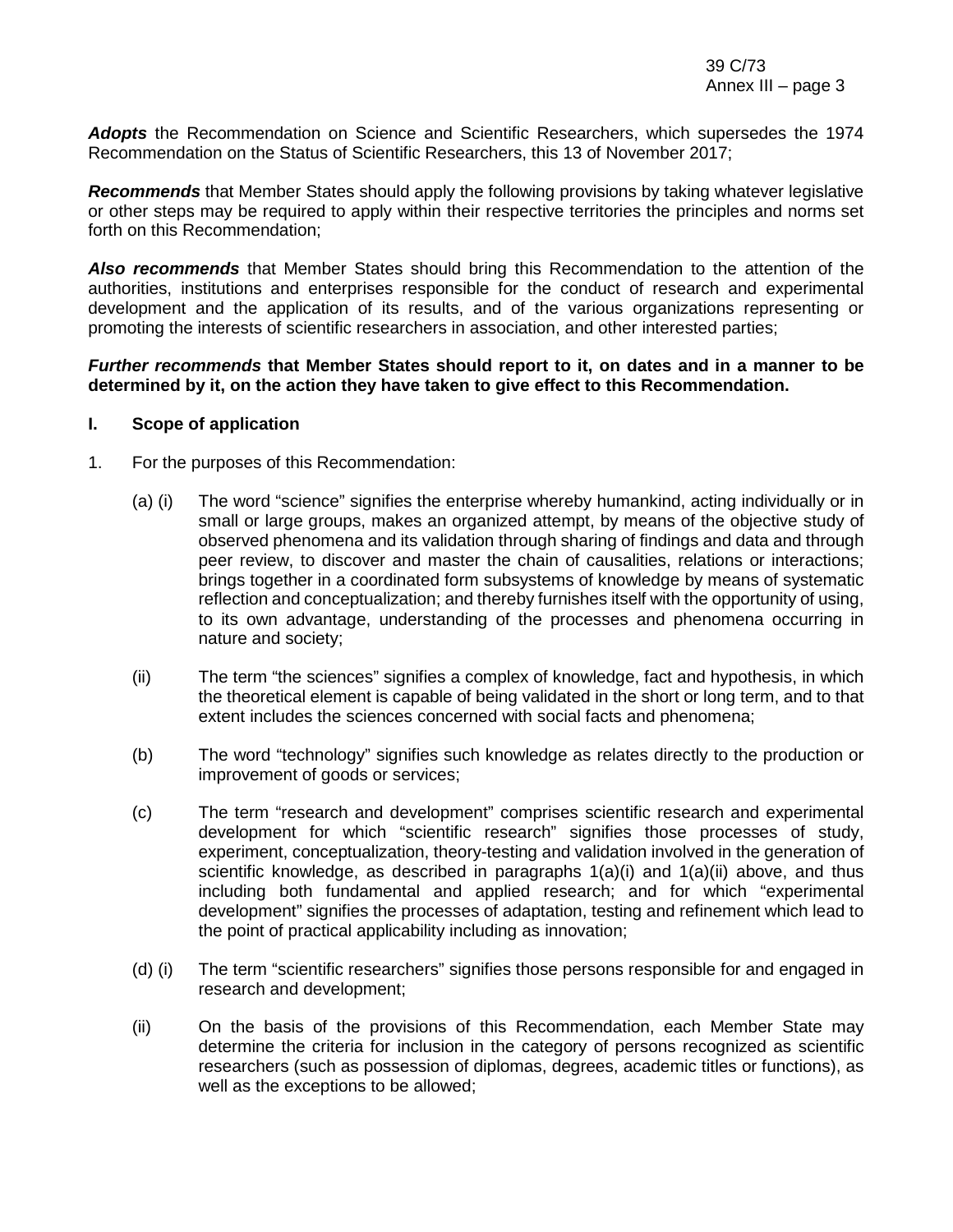- (e) The word "status" as used in relation to scientific researchers signifies the standing or regard accorded them, as evidenced, first, by the level of appreciation both of the duties and responsibilities inherent in their function and of their competence in performing them, and, secondly, by the rights, working conditions, material assistance and moral support which they enjoy for the accomplishment of their task.
- 2. This Recommendation applies with respect to:
	- (a) all scientific researchers, irrespective of:
		- (i) the legal status of their employer, or the type of organization or establishment in which they work;
		- (ii) their scientific or technological fields of specialization;
		- (iii) the motivation underlying the research and development in which they engage;
		- (iv) the kind of application to which that research and development relates most immediately;
		- (v) their professional status or employment status;
	- (b) technicians, support staff and students supporting and contributing to research and development;
	- (c) institutions and individuals responsible for research and development and other aspects of science, including such as science education, science communication, regulation and policy, oversight, funding, recruitment, peer review and scientific publishing.

3. In the case of scientific researchers performing research and development on a part-time basis, this Recommendation applies to them only at such times and in such contexts as they are engaged upon the activity of research and development.

# **II. Scientific researchers in the context of national policy-making**

4. By the policies they adopt in respect of and touching upon science, technology and innovation; by the way in which they use science and technology in policy-making and more generally; and by their treatment of scientific researchers in particular, Member States should demonstrate and take action such that research and development is not carried on in isolation, but as an explicit part of the nations' integrated effort to set up a society that will be more humane, just and inclusive, for the protection and enhancement of the cultural and material well-being of its citizens in the present and future generations, and to further the United Nations ideals and internationally-agreed objectives, while giving sufficient place to science per se.

5. In order to have a sound science, technology and innovation system integrated to their effort, Member States should establish and substantially strengthen human and institutional capacities, including by:

(a) promoting research and development in all areas of society, funded by public, private and non-profit sources;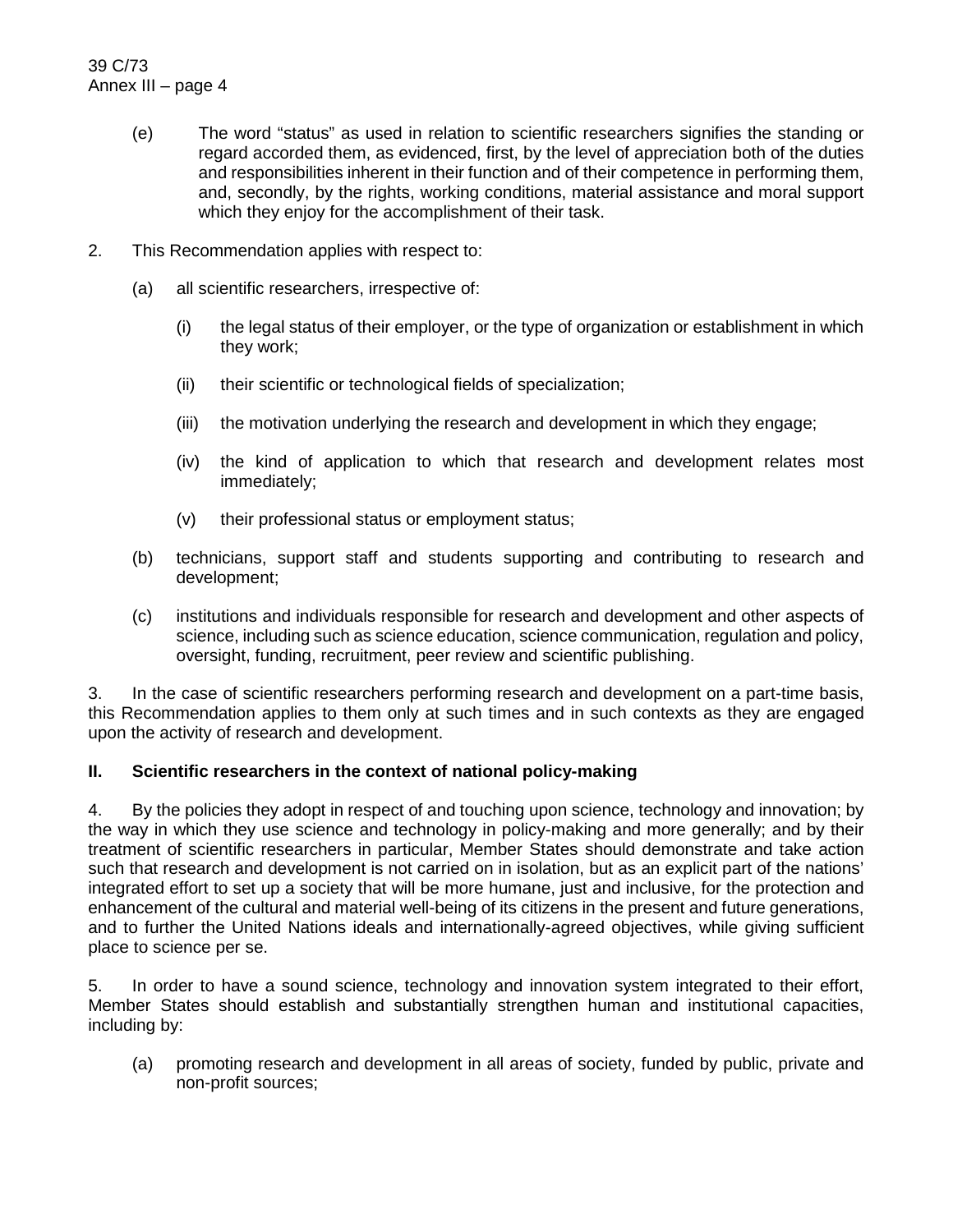- (b) equipping itself with the personnel, institutions and mechanisms necessary for developing and putting into practice national science, technology and innovation policies;
- (c) strengthening scientific culture, public trust and support for sciences throughout society, in particular through a vigorous and informed democratic debate on the production and use of scientific knowledge, and a dialogue between the scientific community and society;
- (d) establishing suitable means to address the ethics of science and of the use of scientific knowledge and its applications, specifically through establishing, promoting and supporting independent, multidisciplinary and pluralist ethics committees in order to assess the relevant ethical, legal, scientific and social issues related to research projects involving human beings, to provide ethical advice on ethical questions in research and development, to assess scientific and technological developments and to foster debate, education and public awareness and engagement of ethics related to research and development;
- (e) promoting research and development that may address peace-building, as well as responsible and peaceful application of science and technology;
- (f) giving recognition to the key role of research and development in the acquisition of knowledge, in addressing the root causes and impacts of conflict, and in achieving sustainable development; and
- (g) using scientific and technological knowledge in decision-making and policies.

6. Member States should treat public funding of research and development as a form of public investment the returns on which are, for the most part, necessarily long-term, and take all appropriate measures to ensure that the justification for, and indeed the indispensability of such investment is held constantly before public opinion.

7. Member States should use scientific and technological knowledge in decision-making and policies for international relations, for which they should strengthen capacities for science diplomacy.

8. Member States should cultivate opportunities for scientific researchers to participate in developing national science, technology and innovation policy. In particular, each Member State should ensure that these policy processes are supported by appropriate institutional mechanisms enjoying adequate advice and assistance from scientific researchers and their professional organizations.

9. Member States should create the environment to ensure that scientific researchers, who give policy advice to policy-makers and other public officials, can do so in an accountable manner in which conflicts of interest are disclosed.

10. Each Member State should institute procedures adapted to its needs for ensuring that, in the performance of research and development, scientific researchers respect public accountability while at the same time enjoying the degree of autonomy appropriate to their task and to the advancement of science and technology. It should be fully taken into account that creativity of scientific researchers should be promoted in national policy on the basis of utmost respect for the autonomy and freedom of research indispensable to scientific progress.

11. With the above ends in view, and with respect for the principle of freedom of movement of scientific researchers, Member States should be concerned to create that general climate, and to provide those specific measures for the moral and material support and encouragement of scientific researchers, as will: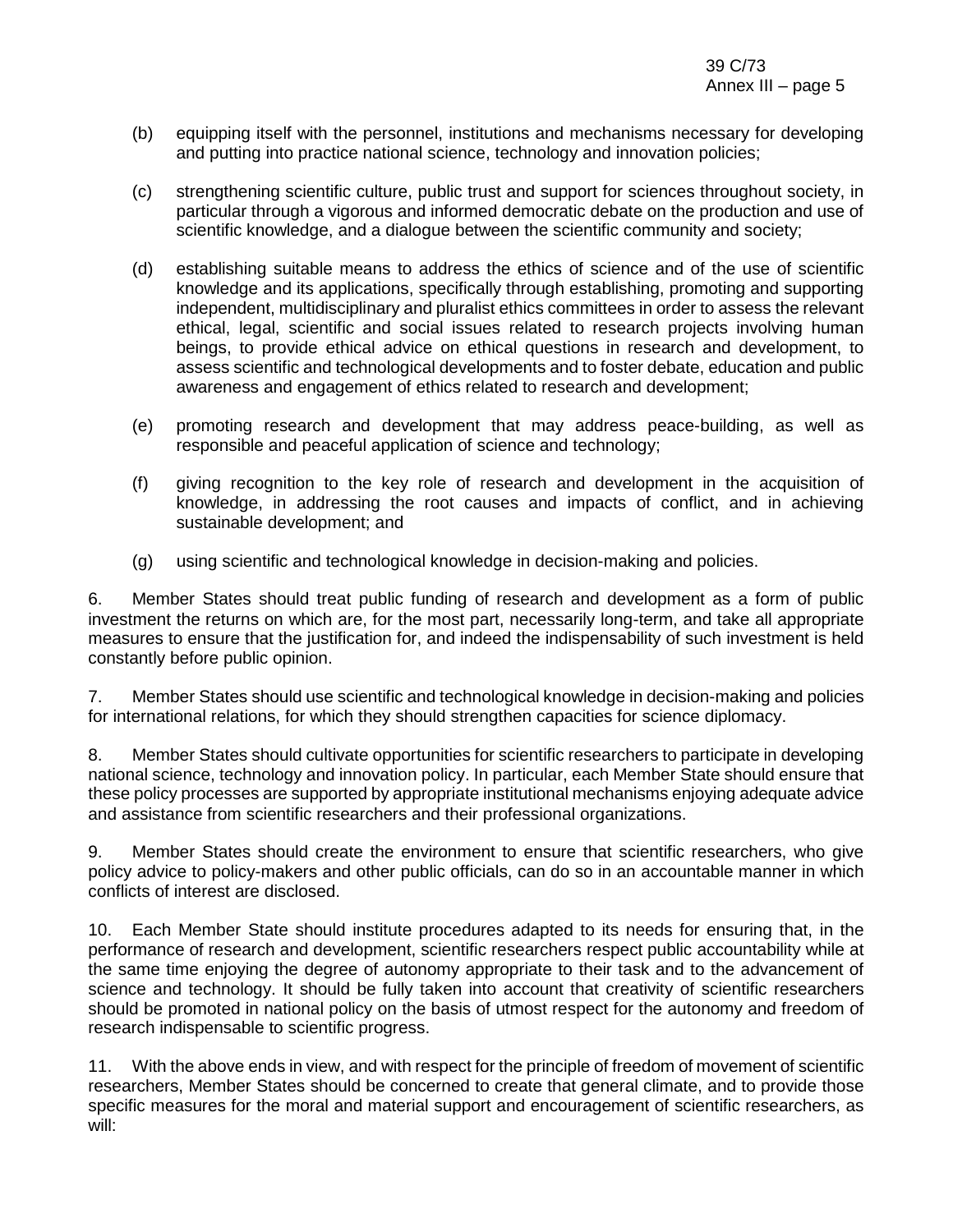39 C/73 Annex III – page 6

- (a) ensure that people of high calibre find sufficient attraction in the vocation, and sufficient confidence in research and development as a career offering reasonable prospects and a fair degree of security, to maintain a constantly adequate regeneration of the nation's pool of scientific researchers;
- (b) facilitate the emergence and stimulate the appropriate growth, among its own citizens, of a body of scientific researchers regarding themselves and regarded by their colleagues throughout the world as worthy members of the international scientific and technological community;
- (c) encourage those scientific researchers (or young people who aspire to become scientific researchers) who seek some of their education, training or experience abroad, to return and to work in their country.

# **III. The initial education and training of scientific researchers**

12. Member States should have regard for the fact that effective scientific research calls for scientific researchers of integrity and intellectual maturity, combining high, intellectual qualities and respect for ethical principles.

13. To assist the emergence of scientific researchers of this high calibre, Member States should take measures to:

- (a) ensure that, without discrimination on the basis of race, colour, descent, sex, gender, sexual orientation, age, native language, religion, political or other opinion, national origin, ethnic origin, social origin, economic or social condition of birth, or disability, all citizens enjoy equal opportunities for the initial education and training needed to qualify for research and development careers, as well as ensuring that all citizens who succeed in so qualifying enjoy equal access to available employment in scientific research;
- (b) abolish inequalities of opportunities;
- (c) in order to remediate past inequalities and patterns of exclusion, actively encourage women and persons of other under-represented groups to consider careers in sciences, and endeavor to eliminate biases against women and persons of other under-represented groups in work environments and appraisal;
- (d) encourage the spirit of service both to the advancement of science and to social and ecological responsibilities toward their fellow nationals, humanity in general, future generations, and the earth including all its ecosystems, its sustainable development and its conservation, as an important element in their education and training;
- (e) ensure equitable and open access to scientific literature, data and contents including by removing barriers to publishing, sharing and archiving of scientific outputs.

14. So far as is compatible with the necessary and proper independence of educators and educational institutions, Member States should lend their support to all educational initiatives designed to:

(a) strengthen all sciences, technology, engineering and mathematics education, in schools and other formal and informal settings;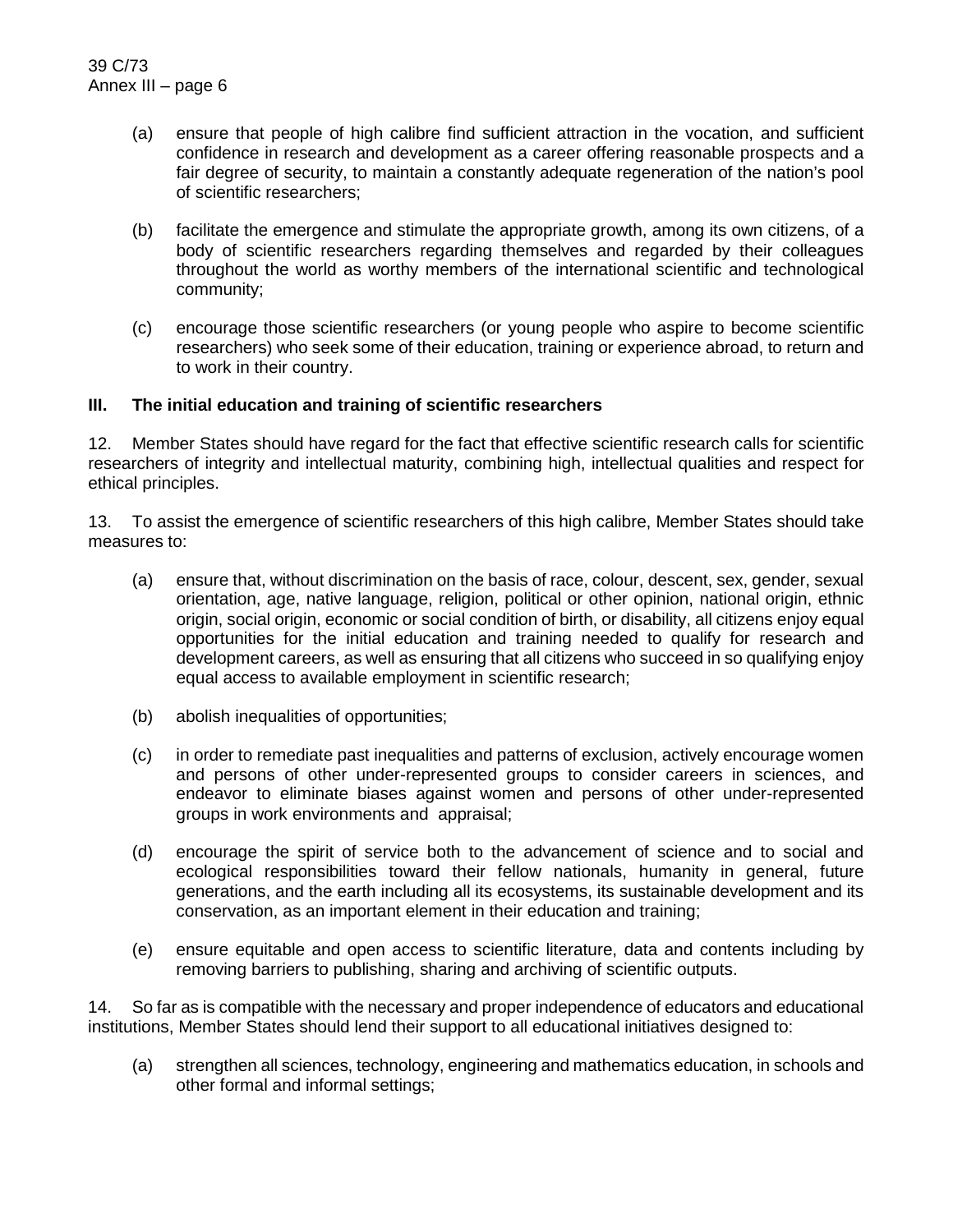- (b) incorporate inter-disciplinary and art and design elements in curricula and courses of all sciences as well as skills such as communication, leadership and management;
- (c) incorporate or develop in each domain's curricula and courses the ethical dimensions of science and of research;
- (d) develop and use educational techniques for awakening and stimulating such personal qualities and habits of mind as:
	- (i) the scientific method;
	- (ii) intellectual integrity, sensitivity to conflict of interest, respect for ethical principles pertaining to research;
	- (iii) the ability to review a problem or situation in perspective and in proportion, with all its human implications;
	- (iv) skill in isolating the civic and ethical implications, in issues involving the search for new knowledge and which may at first sight seem to be of a technical nature only;
	- (v) vigilance as to the probable and possible social and ecological consequences of research and development activities;
	- (vi) willingness to communicate with others not only in scientific and technological circles but also outside those circles, which implies willingness to work in a team and in a multi-occupational context.

# **IV. Rights and responsibilities in research**

15. Member States should bear in mind that the scientific researchers' sense of vocation can be powerfully reinforced if they are encouraged to think of their work in terms of service both to their fellow nationals and to their fellow human beings in general. Member States should seek, in their treatment of and attitude towards scientific researchers, to express encouragement for this broad spirit of responsibility.

# *The civic and ethical aspect of scientific research*

16. Member States should encourage conditions that can deliver high-quality science in a responsible manner in line with paragraph 4. For this purpose, Member States should establish mechanisms and take all appropriate measures aimed to ensure the fullest exercise, respect, protection and promotion of the rights and responsibilities of scientific researchers and others concerned by this Recommendation. For this purpose:

- (a) the following are the recommended responsibilities and rights of scientific researchers:
	- (i) to work in a spirit of intellectual freedom to pursue, expound and defend the scientific truth as they see it, an intellectual freedom which should include protection from undue influences on their independent judgement;
	- (ii) to contribute to the definition of the aims and objectives of the programmes in which they are engaged and to the determination of the methods to be adopted which should be humanely, scientifically, socially and ecologically responsible; in particular,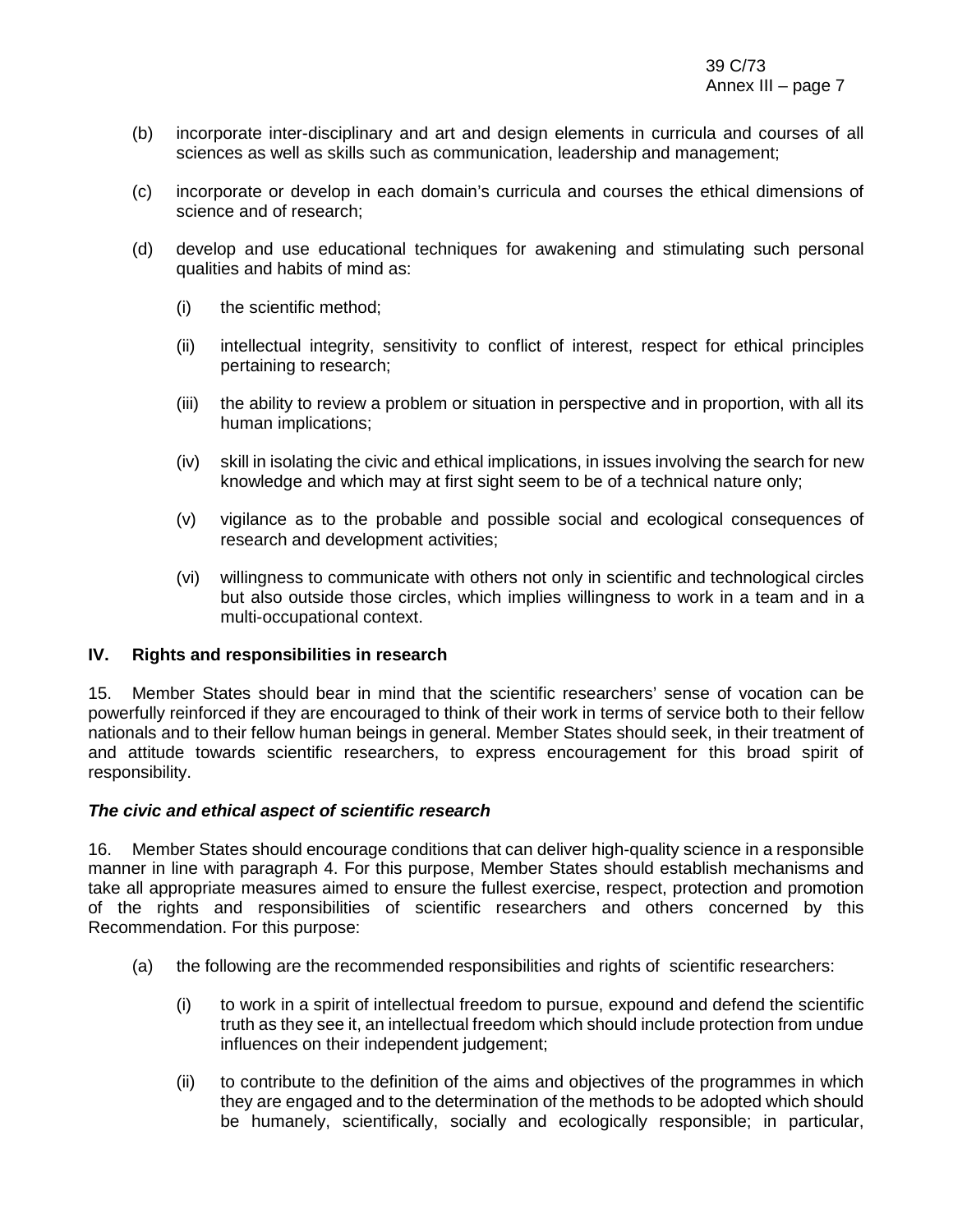researchers should seek to minimize impacts on living subjects of research and on the natural environment and should be aware of the need to manage resources efficiently and sustainably;

- (iii) to express themselves freely and openly on the ethical, human, scientific, social or ecological value of certain projects, and in those instances where the development of science and technology undermine human welfare, dignity and human rights or is "dual use", they have the right to withdraw from those projects if their conscience so dictates and the right and responsibility to express themselves freely on and to report these concerns
- (iv) to contribute constructively to the fabric of science, culture and education, and the promotion of science and innovation in their own country, as well as to the achievement of national goals, the enhancement of their fellow citizens' well-being, the protection of the environment, and the furtherance of the international ideals and objectives;
- (v) to promote access to research results and engage in the sharing of scientific data between researchers, and to policy-makers, and to the public wherever possible, while being mindful of existing rights;
- (vi) to disclose both perceived and actual conflicts of interest according to a recognized code of ethics that promotes the objectives of scientific research and development;
- (vii) to integrate in their research and development work in an ongoing manner: disclosures to each human research subjects so as to inform their consent, controls to minimize harm to each living subject of research and to the environment, and consultations with communities where the conduct of research may affect community members;
- (viii) to ensure that knowledge derived from sources, including traditional, indigenous, local, and other knowledge sources, is appropriately credited, acknowledged, and compensated as well as to ensure that the resulting knowledge is transferred back to those sources.
- (b) the following are the recommended responsibilities and rights of persons or institutions that employ, fund, govern, or guide researchers and/or research:
	- (i) to bear and enjoy equivalent responsibilities and rights as above in (a), provided these rights and responsibilities do not impede on the scientific researchers' exercise of responsibilities and rights;
	- (ii) to facilitate the exercise of responsibilities and rights described in (a) and (b)(i), including by establishing mechanisms for this purpose, such as ethics review boards, and to ensure scientific researchers protection from retribution;
	- (iii) to fully respect the intellectual property rights of individual researchers;
	- (iv) to follow this Recommendation in other respects; and
	- (v) to specify as explicitly and narrowly as possible the cases in which they deem it necessary to depart from the recommended responsibilities and rights set out in paragraphs (a) and (b).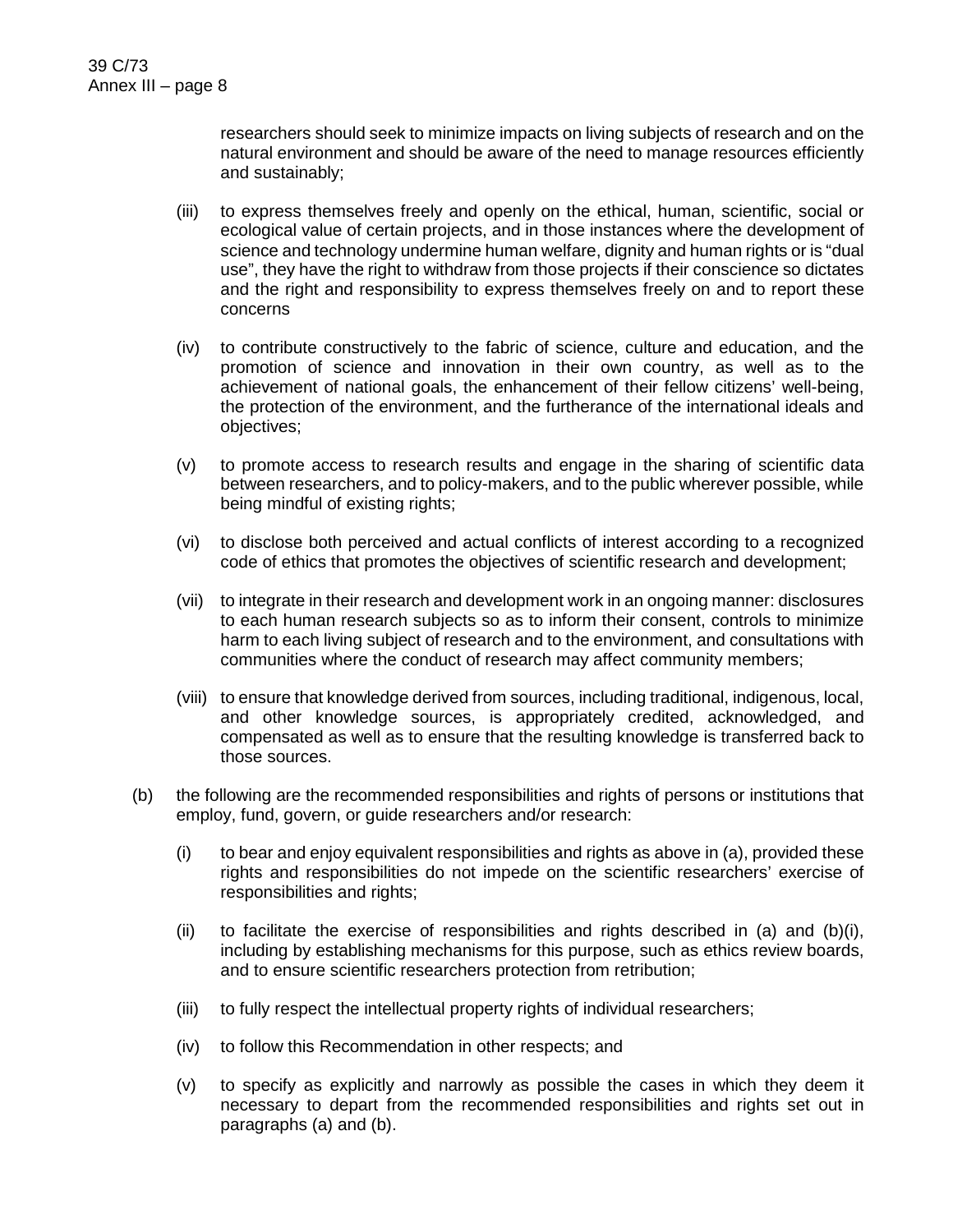17. Member States should take all appropriate steps to urge all other employers of scientific researchers to follow the recommendations in paragraph 16.

# *The international aspect of scientific research*

18. Member States should recognize the international dimensions of research and development and, in this regard, should do everything possible to help scientific researchers, including:

- (a) establishing partnerships freely associating scientific communities of developed and developing countries to meet the needs of all countries and facilitate their progress while respecting national regulation, including cultural and scientific cooperation and development of bilateral and multilateral agreements enabling developing countries to build up their capacity to participate in generating and sharing scientific knowledge, the related know-how and their benefits, including identifying and countering the effects of brain drain;
- (b) ensuring equal access to science and the knowledge derived from it as not only a social and ethical requirement for human development, but also as essential for realizing the full potential of scientific communities worldwide;
- (c) put in place policies aiming to facilitate that the scientific researchers freely develop and contribute to sharing data and educational resources, for example by means of virtual universities;
- (d) in the context of their intellectual property regime, ensuring that contributions to scientific knowledge are appropriately credited, and balancing between protection of intellectual property rights and the open access and sharing of knowledge, as well as ensuring the protection of sources and products of traditional knowledge;
- (e) taking measures against biopiracy; illicit trafficking of organs, tissues, samples, genetic resources and genetic-related materials; as well as ensuring the protection of the human rights, fundamental freedom and dignity of the human person, and the confidentiality of personal data.

19. Considering that any scientific research could improve the understanding of factors involved in the survival and well-being of humankind as a whole, Member States should provide support to these initiatives of scientific researchers, with due regard to:

- (a) the impact of science on future generations;
- (b) the interconnection between various forms of life;
- (c) the role and responsibility of human beings in the protection of the environment, the biosphere and biodiversity.

20. Member States should endeavor to ensure that research and development undertaken, funded, or otherwise pursued in whole or in part in different States, is consistent with principles of conducting research in a responsible manner that respects human rights. In particular, for transnational research involving human subjects:

(a) appropriate ethical review should be undertaken both in the host state(s) and the state(s) in which the funder is located, based on internationally agreed ethical frameworks;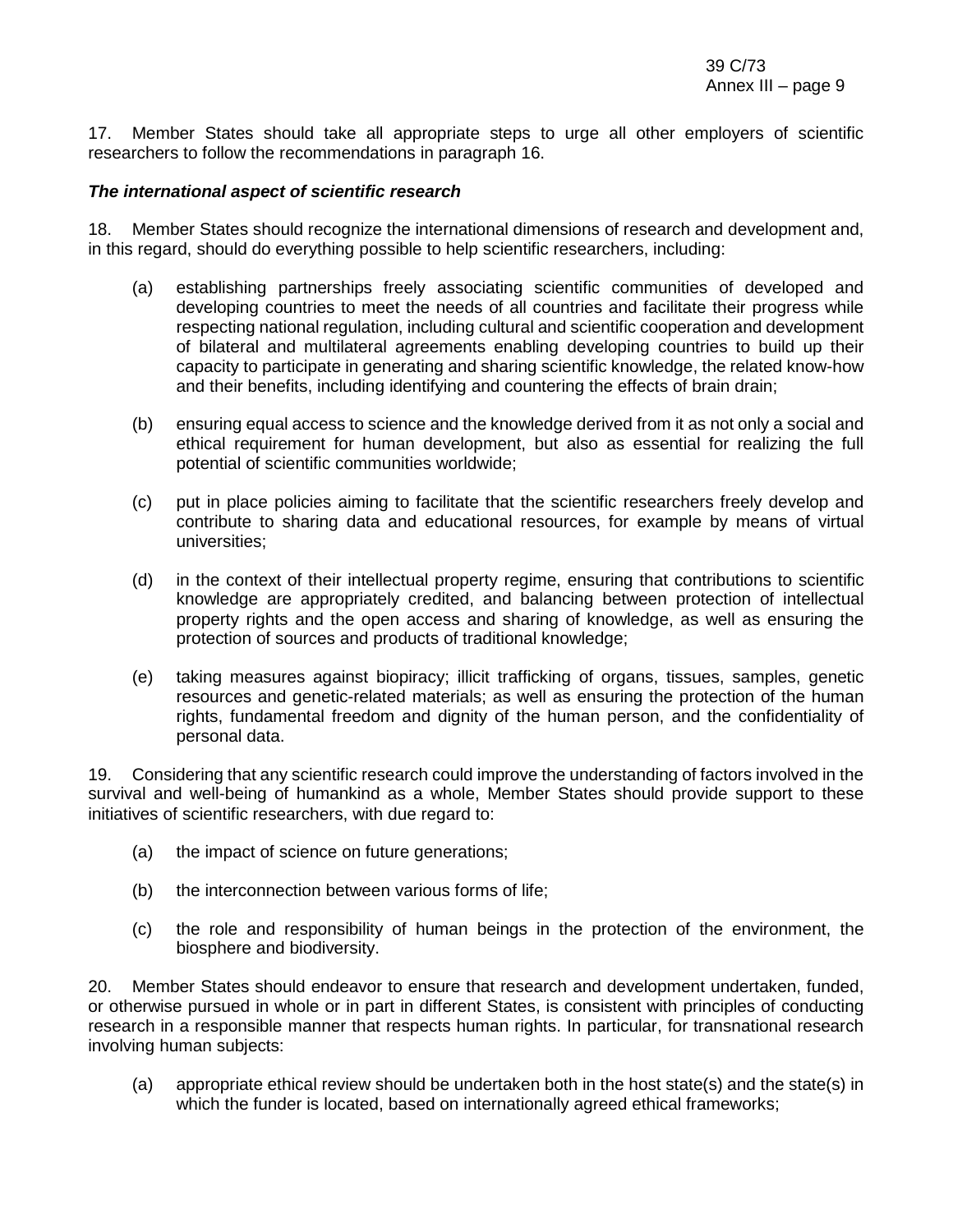- (b) such research should be responsive to the needs of host countries, and the importance of it contributing to the alleviation of urgent global health problems should be recognized;
- (c) when negotiating a research agreement and terms for collaboration, agreement on the benefits of the research and access to the results should be established with full participation of the communities concerned.

21. So as to ensure the human right to share in scientific advancement and its benefits, Member States should establish and facilitate mechanisms for collaborative open science and facilitate sharing of scientific knowledge while ensuring other rights are respected.

22. So as to ensure the human right to health, Member States should take measures so that benefits resulting from any research and its applications are shared with society as a whole and within the international community, in particular with developing countries.

23. In order that the scientific and technological knowledge and its potentialities be promptly geared to the benefit of all peoples, Member States should urge scientific researchers, and other actors to whom this Recommendation applies, to keep in mind the principles set out in paragraphs 18, 19. 20, 21 and 22.

# **V. Conditions for success on the part of scientific researchers**

- 24. Member States should:
	- (a) provide material assistance, moral support and public recognition conducive to successful performance in research and development by scientific researchers;
	- (b) ensure that scientific researchers enjoy equitable conditions of work, recruitment and promotion, appraisal, training and pay without discrimination on the basis of race, colour, descent, sex, gender, sexual orientation, age, native language, religion, political or other opinion, national origin, ethnic origin, social origin, economic or social condition of birth, or disability;
	- (c) support individuals from underrepresented groups entering and developing careers in research and development.

25. Member States should develop policies for the protection and preservation of research objects, scientific infrastructure and scientific archives, including in instances of conflict.

26. Member States should establish as a norm for any scientific publishing, including publishing in open access journals, that peer review based on established quality standards for science is essential.

# *Adequate career development prospects and facilities*

27. Member States should develop policies with respect to employment that adequately cover the needs of scientific researchers, in particular by:

- (a) providing scientific researchers in their direct employment with adequate career development prospects and facilities, including but not limited to research and development;
- (b) making every effort so that scientific researchers are not subjected, merely by the nature of their work, to avoidable hardship;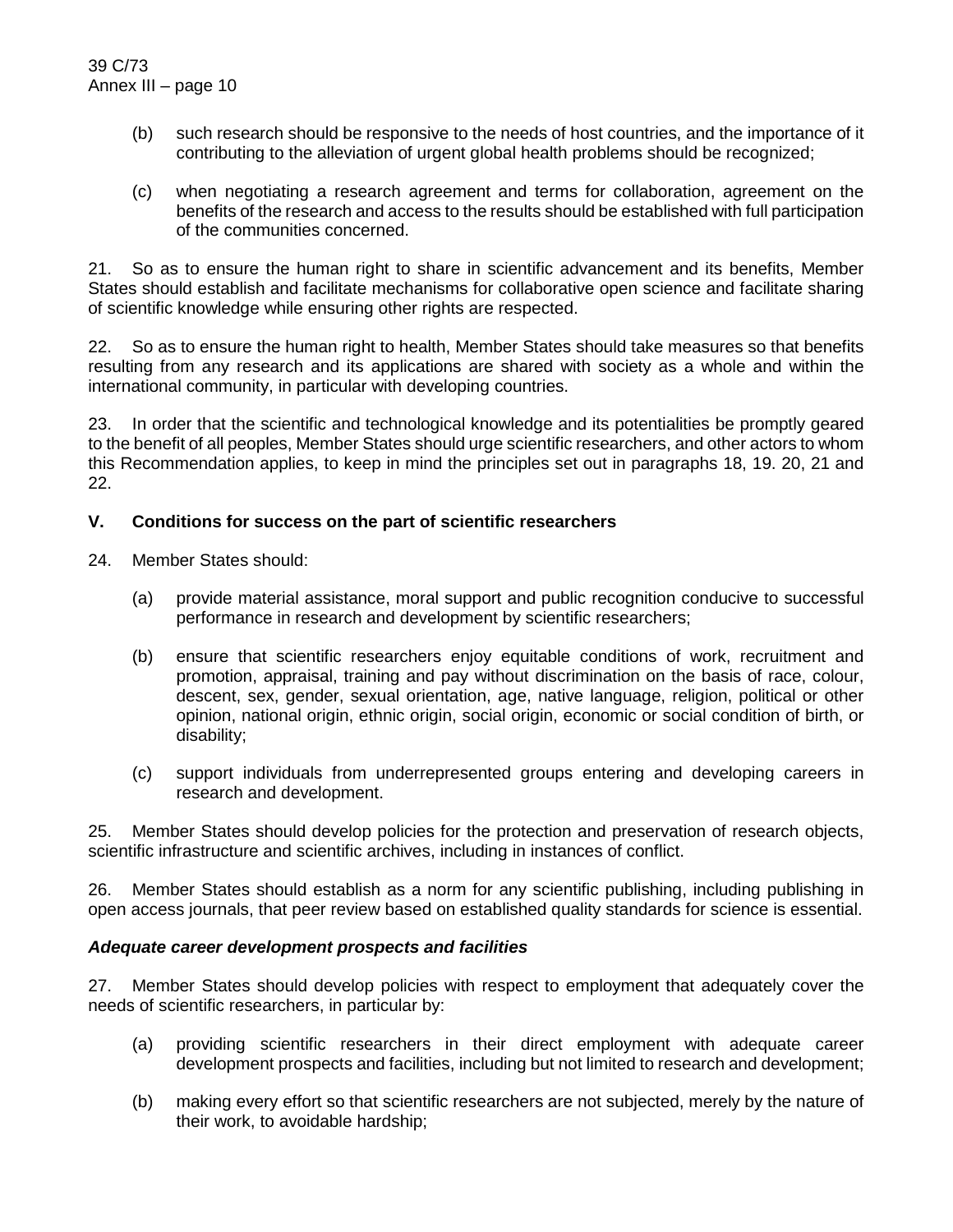- (c) providing the necessary funds and mechanisms for training opportunities, career development, and/or redeployment, in respect of the scientific researchers in their permanent employ, in order to address precariousness due to mobility or limited-duration contracts;
- (d) offering challenging opportunities for early career scientific researchers to do significant research and development, in accordance with their abilities, and to rapidly undertake a stable career – though not necessarily exclusively in the fields of research and development;
- (e) recognizing that various fields scientific research and development require different levels of skills and durations of training;
- (f) promoting and supporting open scholarship by scientific researchers, as well as promoting open access to literature and research data, as essential parts of research.

# *Life-long learning*

28. Member States should encourage that facilities be provided so that scientific researchers enjoy lifelong opportunities for keeping themselves up to date in their own and in other scientific fields, by attendance at conferences, by free access to international databases and journals, libraries and other sources of information, and by participation in training.

# *Mobility*

29. Member States should enable and facilitate mobility of scientific researchers between public sector, private sector and higher education employment, as well as outside of research and development.

30. With regard to mobility of scientific researchers between research and development and other public functions, Member States should:

- (a) provide procedures for the periodic review of the material conditions of scientific researchers to ensure that they remain equitably comparable with those of other workers having equivalent experience and qualifications and in keeping with the country's standard of living;
- (b) introduce conditions of employment specially designed for scientific researchers benefitting from this mobility; and
- (c) provide the scientific researchers benefitting from this mobility with adequate career development prospects.

# *Participation in the international scientific and technological community*

31. In line with paragraph 16, Member States should actively promote the interplay of ideas and information among scientific researchers throughout the world, which is vital to the healthy development of the sciences; and to this end, should take all measures necessary to ensure that scientific researchers are enabled, throughout their careers, to participate in international scientific and technological community. Member States should facilitate this travel in and out of their territory.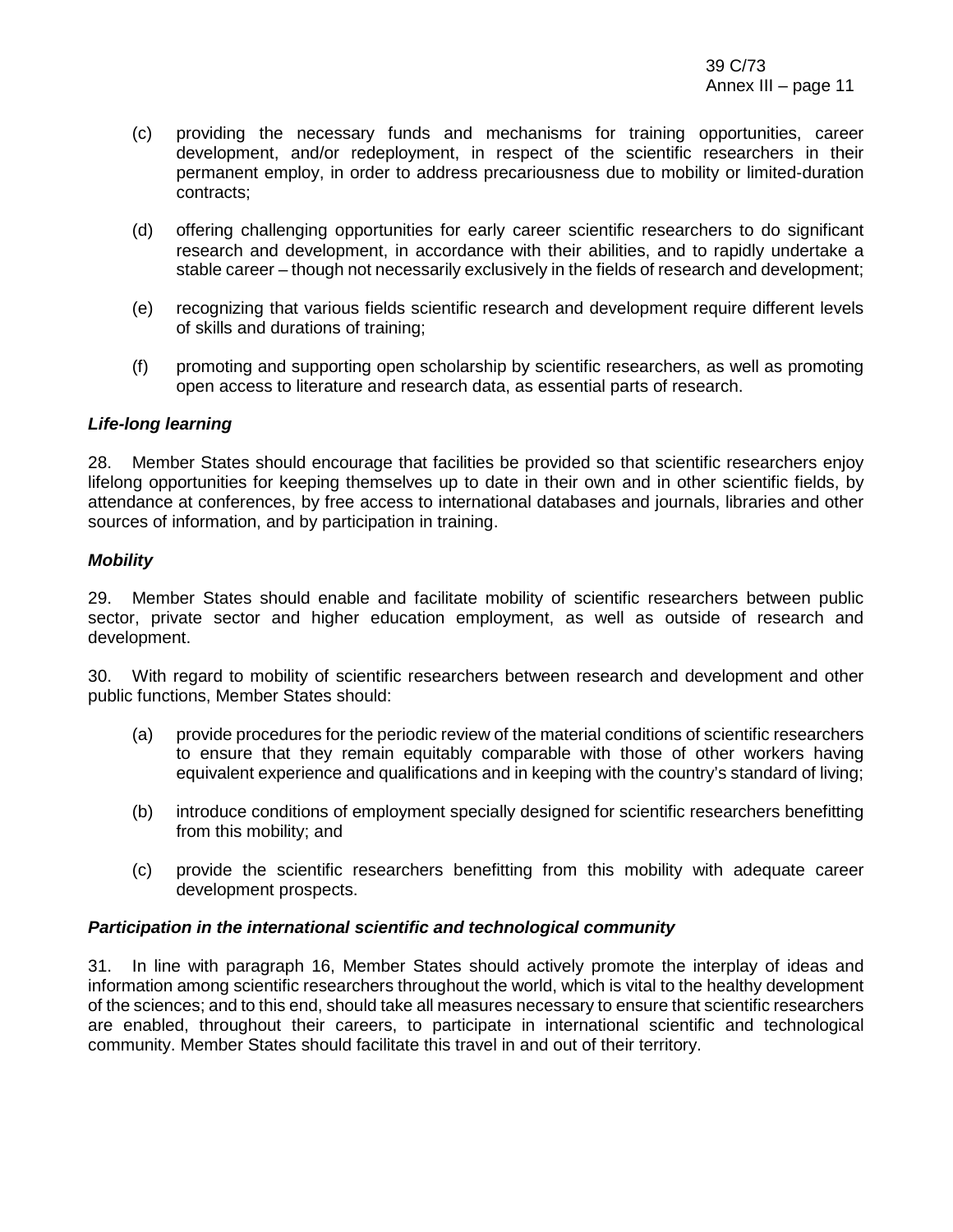# *Protection of health; social security*

32. Member States should guarantee that, for the health and safety of scientific researchers as of all other persons likely to be affected by the research and development activity in question, all national regulations, and the international instruments concerned with the protection of workers in general from hostile or dangerous environments will be fully met. They should accordingly ensure that the managements of scientific establishments enforce appropriate safety standards; train all those in their employ in the necessary safety procedures; monitor and safeguard the health of all persons at risk; take due note of warnings of new (or possible new) hazards brought to their attention, in particular by the scientific researchers themselves, and act accordingly; and ensure that the working day and rest periods are of reasonable length, the latter to include annual and parental leave on full pay.

33. Member States should ensure that provision is made for scientific researchers to enjoy (in common with all other workers) adequate and equitable social security arrangements appropriate to their age, sex, family situation, state of health and to the nature of the work they perform.

# *Performance appraisal*

34. Member States should, as regards scientific researchers in their employ, design and establish appropriate (using international comparisons so as to adopt good practices) appraisal systems for independent, transparent, gender-sensitive and tier-based performance evaluation that:

- (a) take due account of all aspects of the work including, inter alia, contributions to publications, patents, management, teaching, outreach, supervision, collaboration, ethics compliance, and science communications;
- (b) take due account of the difficulty inherent in measuring a performance given the effects of mobility between themes and disciplines, the blurring of boundaries between disciplines, the appearance of new disciplines and the need to appraise all aspects of the individual's performance in context;
- (c) combine appropriate metrics with independent expert assessment (peer review) of the individual's outputs, as to all aspects of the work including those aspects mentioned above in (a);
- (d) transparently account for family-care related interruptions of employment and encourage equitable treatment by means of incentives, so that the careers and research of those who take family related leave, including parental leave, are not negatively impacted as a result;
- (e) encourage, by means of incentives, sharing of the whole scientific process (data, methods, software, results, etc.) and mentoring early career people in the sciences.

# *Expression by publication*

35. Member States should encourage and facilitate publication of the results obtained by scientific researchers, and extend this to the data, methods, software, that they used, with a view to assisting them to share scientific information, and to acquire the reputation that they merit, as well as with a view to promoting the sciences, education and culture generally.

36. In order to promote science as a public good, Member States should encourage and facilitate access to knowledge, including open access.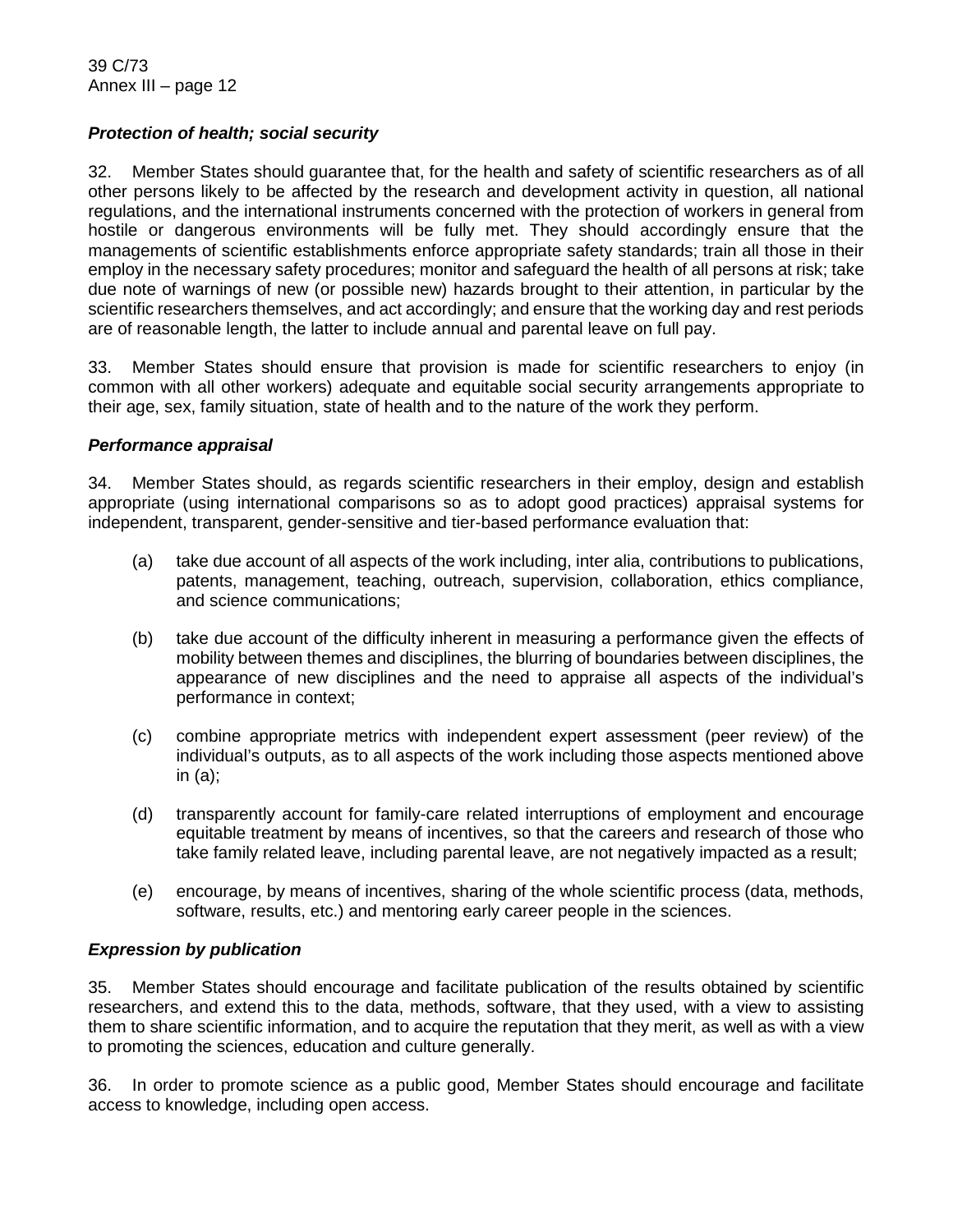37. Member States should ensure that the scientific and technological results of scientific researchers enjoy appropriate legal protection of their intellectual property, and in particular the protection afforded by patent and copyright law.

38. In those cases where restrictions are placed upon scientific researchers' right to publish or communicate results, Member States should ensure:

- (a) that such restrictions are: strictly minimized, consistent with public interest and the right of their employers and fellow workers, consistent with appropriately crediting and acknowledged contributions of scientific researchers to the results obtained, and properly communicated as clearly as possible in writing in the terms and conditions of their employment;
- (b) that the procedures by which scientific researchers can ascertain whether the restrictions mentioned in this paragraph apply in a particular case and by which mechanism they can appeal are made clear.

# *Recognition*

- 39. Member States should ensure that scientific researchers may:
	- (a) receive without hindrance the questions, criticisms and suggestions addressed to them by their colleagues throughout the world, as well as the intellectual stimulus afforded by such communications and the exchanges to which they give rise;
	- (b) enjoy in tranquility international acclaim warranted by their scientific merit.
- 40. Similarly, Member States should adopt the following standard practices:
	- (a) written provisions to be included in the terms and conditions of employment of scientific researchers, stating clearly what rights (as applicable) belong to them (and, where appropriate, to other interested parties) in respect of their contributions to any discovery, invention, or improvement in technical knowhow or commercialization which may arise in the course of or as a result of the research and development that those scientific researchers undertake;
	- (b) the attention of scientific researchers to be always drawn by the employer to such written provisions before the scientific researchers enter employment.

# *Reasonable flexibility in the interpretation and application of texts setting out the terms and conditions of employment of scientific researchers*

41. Member States should seek to ensure that the performance of research and development be not reduced to pure routine. They should therefore see to it that all texts setting out terms of employment for, or governing the conditions of work of scientific researchers, be framed and interpreted with all the necessary flexibility to meet the requirements of research and development. This flexibility should not however be invoked in order to impose on scientific researchers conditions that are inferior to those enjoyed by other workers of equivalent qualifications and responsibility.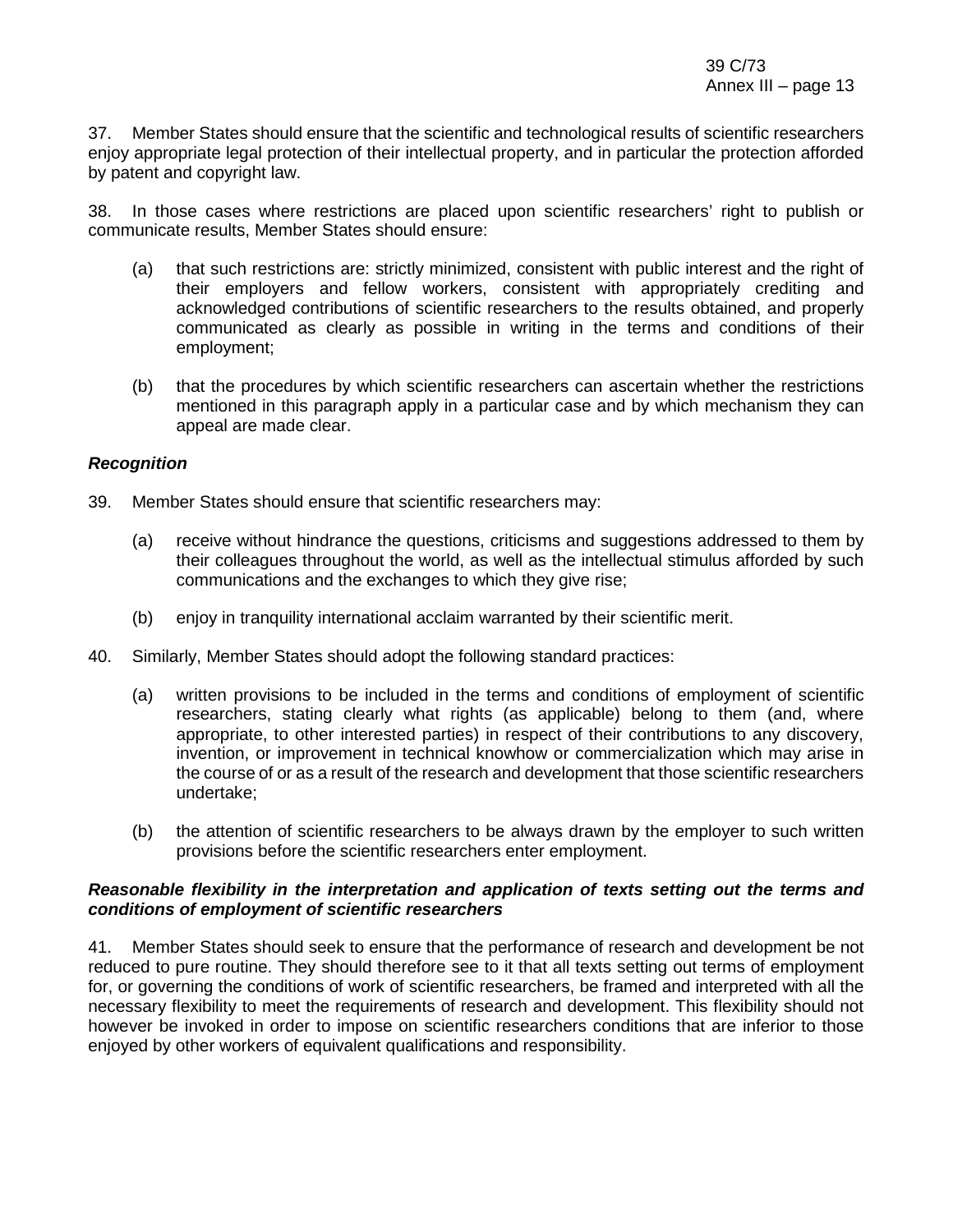# *The advancement of their various interests by scientific researchers in association*

42. Member States should recognize it as wholly legitimate, and indeed desirable, that scientific researchers should associate to protect and promote their individual and collective interests, in bodies such as trade unions, professional associations and learned societies, in accordance with the rights of workers in general and inspired by the principles set out in the international instruments listed in the annex to this Recommendation. In all cases where it is necessary to protect the rights of scientific researchers, these organizations should have the right to support the justified claims of such researchers.

43. Member States should recognize that they have, as employers of scientific researchers, a leading responsibility and should attempt to set an example to other employers of scientific researchers, and, in order to ensure that satisfactory working conditions are available to scientific researchers in all settings in which research and development are conducted, Member States should take measures to urge all employers of scientific researchers to adopt and use mechanisms, policies and practices reflecting the principles set out in paragraphs 24, 27, 28, 29, 31, 32, 34, 35, 36, 37, 38, 39, 40, 41 and 42.

# **VI. Utilization and exploitation of the present Recommendation**

44. Member States should strive to extend and complement their own action in respect of this Recommendation, by cooperating with all national and international organizations whose activities fall within the scope and objectives of this Recommendation, in particular National Commissions for UNESCO; international organizations; organizations representing science and technology educators; employers generally; learned societies, professional associations and trade unions of scientific researchers; associations of science writers; women in science associations; youth and student organizations.

45. Member States should support the work of the bodies mentioned above by the most appropriate means, including relevant policies.

46. Member States should periodically review the conditions of scientific researchers, disaggregating data as much as possible in particular by sex.

47. Member States should enlist the vigilant and active cooperation of all organizations representing scientific researchers, in ensuring that the latter may, in a spirit of community service, effectively assume the responsibilities, enjoy the rights and obtain the recognition of the status described in this Recommendation.

# **VII. Final provision**

48. Where scientific researchers enjoy a status that is, in certain respects, more favourable than the minimum norm outlined throughout this Recommendation, the terms of this Recommendation should not be invoked to diminish the status already acquired.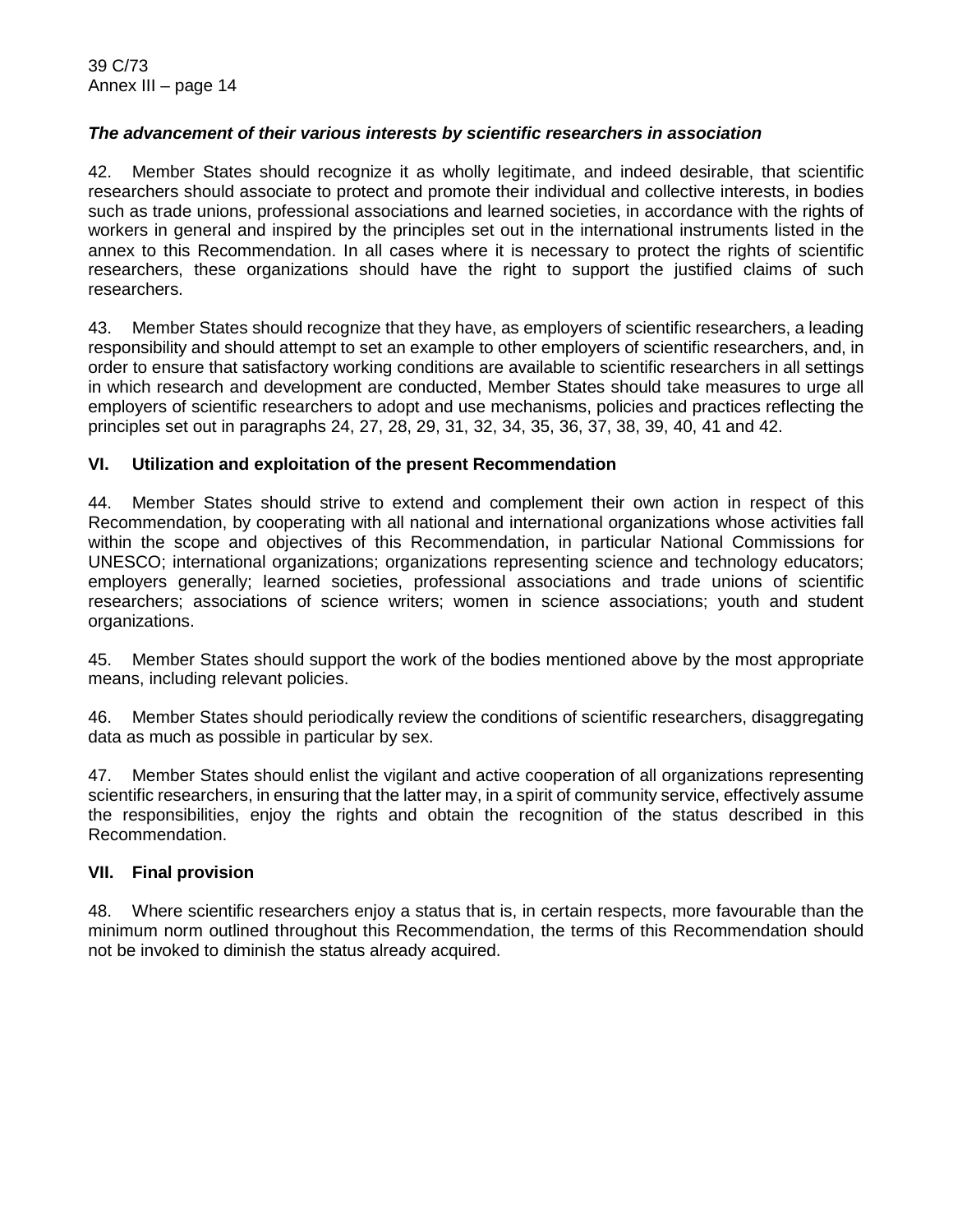# **ANNEX**

### **SELECTED INTERNATIONAL INSTRUMENTS AND OTHER TEXTS CONCERNING WORKERS IN GENERAL OR SCIENTIFIC RESEARCHERS IN PARTICULAR**

# **A. International conventions adopted by the International Conference of the International Labour Organization:**

The Freedom of Association and Protection of the Right to Organize Convention (1948)

The Right to Organize and Collective Bargaining Convention (1949)

The Equal Remuneration Convention (1951)

The Social Security (Minimum Standards) Convention, 1952

The Discrimination (Employment and Occupation) Convention (1958)

The Radiation Protection Convention (1960)

The Employment Injury Benefits Convention (1964)

The Invalidity, Old-Age and Survivors' Benefits Convention (1967)

The Medical Care and Sickness Benefits Convention (1969)

The Benzene Convention (1971)

# **B. Other Conventions:**

Paris Convention for the Protection of Industrial Property (1883)

Berne Convention for the Protection of Literary and Artistic Works (1886)

International Covenant on Economic, Social and Cultural Rights (1966)

International Convention on the Elimination of All Forms of Racial Discrimination (1965)

Convention on the Prohibition of Military or any Other Hostile Use of Environmental Modification Techniques (United Nations, 1976)

Convention on the Elimination of All Forms of Discrimination Against Women (United Nations 1979)

Convention on Biological Diversity (United Nations. 1992)

United Nations Convention on the Prohibition of the Development, Production, Stockpiling and Use of Chemical Weapons and on their Destruction (1993)

Agreement on Trade Related Aspects of Intellectual Property Rights (1994)

WIPO Copyright Treaty (1996)

Patent Law Treaty (2000)

Nagoya Protocol to the Convention on Biological Diversity, called the Nagoya Protocol on Access to Genetic Resources and the Fair and Equitable Sharing of Benefits Arising from their Utilization (2014)

European Convention relating to the Formalities required for Patent Applications (Council of Europe, 1953)

European Convention for the Protection of Vertebrate Animals used for Experimental and Other Scientific Purposes (Council of Europe, 1976)

Convention for the protection of individuals with regard to automatic processing of personal data (Council of Europe, 1981)

Convention for the Protection of Human Rights and Dignity of the Human Being with regard to the Application of Biology and Medicine (Council of Europe, 1997)

Additional Protocol to the American Convention on Human Rights in the Area of Economic, Social and Cultural Rights (1988)

# **C. Recommendations adopted by the International Conference of the International Labour Organization:**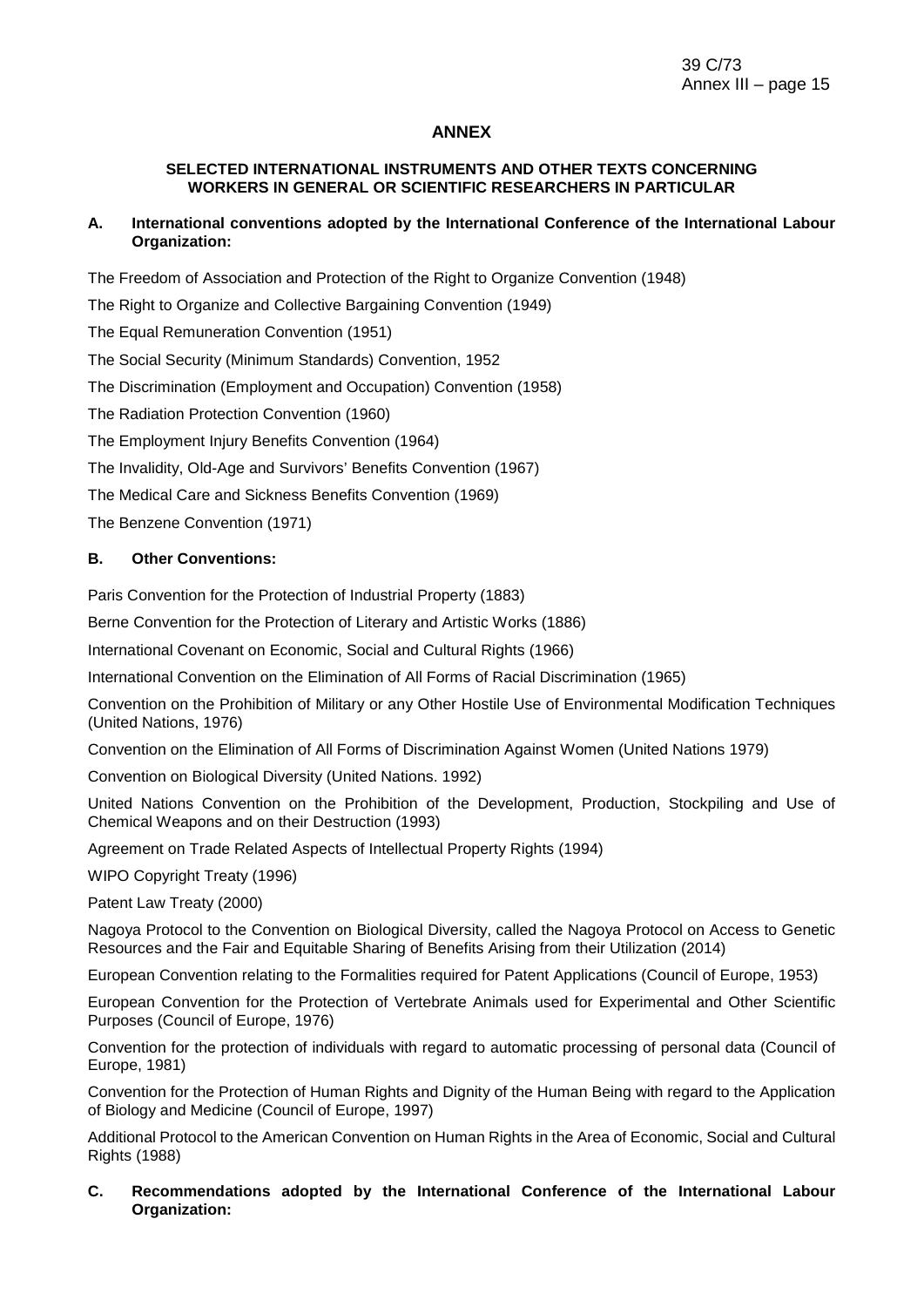39 C/73 Annex III – page 16

The Collective Agreements Recommendation (1951)

The Voluntary Conciliation and Arbitration Recommendation (1951)

The Radiation Protection Recommendation (1960)

The Consultation (Industrial and National Levels) Recommendation (1960)

The Employment Injury Benefits Recommendation (1964)

The Invalidity, Old-Age and Survivors' Benefits Recommendation (1967)

The Communication within the Undertaking Recommendation (1967)

The Examination of Grievances Recommendation (1967)

The Medical Care and Sickness Benefits Recommendation (1969)

The Workers' Representatives Recommendation (1971)

The Benzene Recommendation (1971)

# **D. Recommendations adopted by other intergovernmental organizations:**

Recommendation concerning the International Standardization of Statistics on Science and Technology (UNESCO, 1978)

Recommendation of 11 March 2005 on the European Charter for Researchers and the Code of Conduct for Recruitment of Researchers (European Commission, 2005)

### **E. Other intergovernmental initiatives:**

Proclamation of Tehran (1968)

The World Plan of Action for the Application of Science and Technology to Development (United Nations Economic and Social Council, Advisory Committee on the Application of Science and Technology to Development (ACAST), 1971)

The Declaration of the United Nations Conference on the Human Environment (Stockholm, June 1972)

Resolution on the Role of modern science and technology in the development of nations and the need to strengthen economic, technical and scientific co-operation among States (United Nations Economic and Social Council resolution 1826 of 10 August 1973)

Charter of Economic Rights and Duties of States (United Nations General Assembly resolution 3281 of 12 December 1974)

Declaration on the Use of Scientific and Technological Progress in the Interests of Peace and for the Benefit of Mankind (United Nations General Assembly resolution 3384 of 10 November 1975)

Declaration on Race and Racial Prejudice (UNESCO, 1978)

Vienna Declaration and Programme of Action (1993)

Declaration on the Responsibilities of Present Generations toward Future Generations (UNESCO, 1997)

Universal Declaration on Human Genome and Human Rights (UNESCO, 1997)

Declaration on Science and the Use of Scientific Knowledge (UNESCO and ICSU, 1999)

International Declaration on Human Genetic Data (UNESCO, 2003)

Universal Declaration on Bioethics and Human Rights (UNESCO, 2005)

UNESCO Strategy on UNESCO's Contribution to the Promotion of Open Access to Scientific Information and Research (UNESCO, 2012)

Transforming Our World: The 2030 Agenda for Sustainable Development (2015)

OECD. (2015), Frascati Manual: Guidelines for Reporting Data on Research and Experimental Development OECD and Eurostat. (2005), Oslo Manual: Guidelines for Collecting and Interpreting Innovation Data, 3rd edition